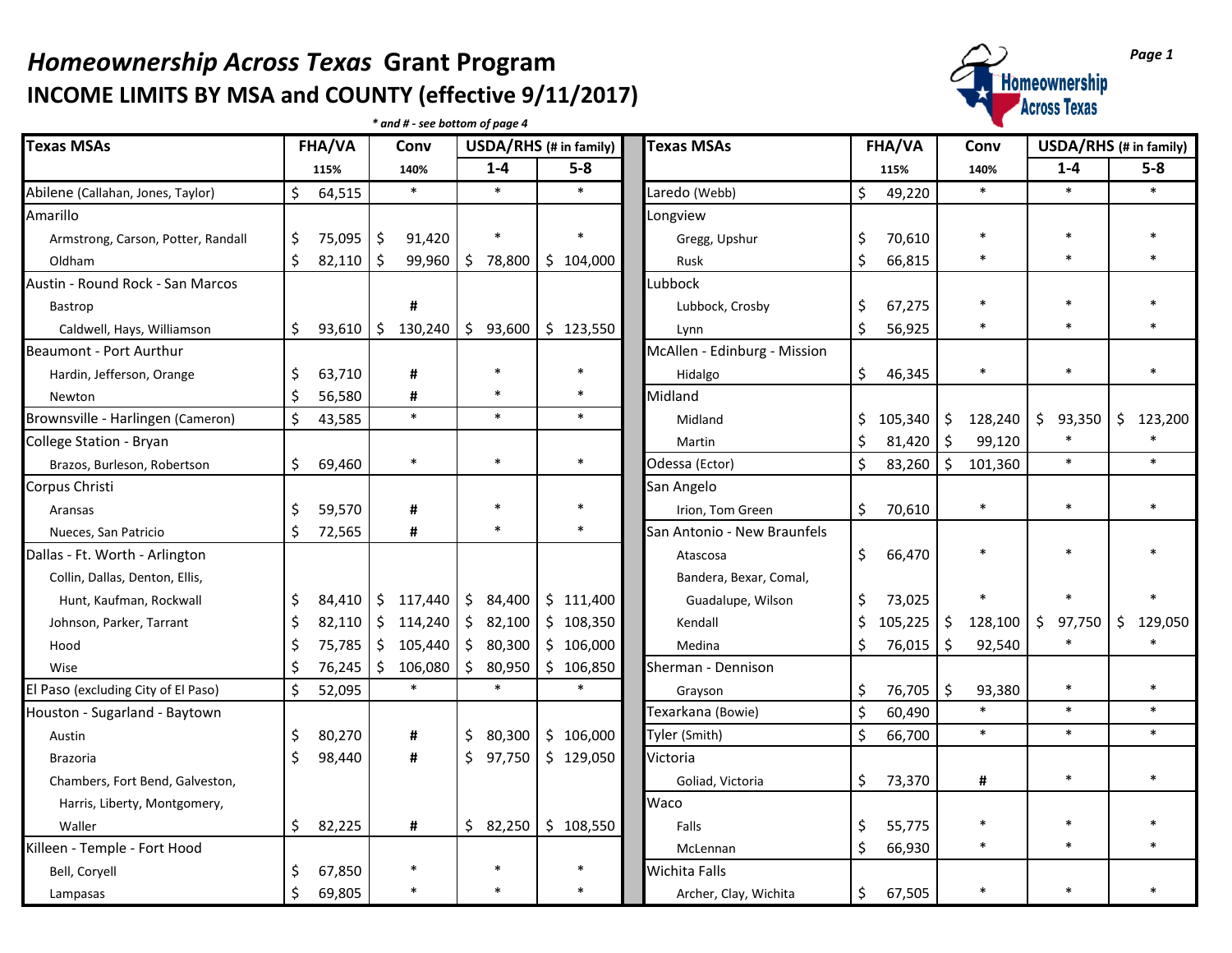## *Homeownership Across Texas* Grant Program<br>
INCOME LIMITS BY MSA and COUNTY (effective 9/11/2017) **Page 2**<br> **Across Texas INCOME LIMITS BY MSA and COUNTY (effective 9/11/2017)**

|                       |                   | * and # - see bottom of page 4 |                   |                        |                       |              |               | <b>TIAL AREA</b> LAWAY |                    |  |
|-----------------------|-------------------|--------------------------------|-------------------|------------------------|-----------------------|--------------|---------------|------------------------|--------------------|--|
| <b>Texas Counties</b> | FHA/VA            | Conv                           |                   | USDA/RHS (# in family) | <b>Texas Counties</b> | FHA/VA       | Conv          | USDA/RHS (# in family) |                    |  |
|                       | 115%              | 140%                           | $1 - 4$           | $5-8$                  |                       | 115%         | 140%          | $1-4$                  | $5-8$              |  |
| Anderson              | \$<br>64,400      |                                | $\ast$            | $\ast$                 | Dallam                | \$<br>54,970 | $\ast$        | $\ast$                 | $\ast$             |  |
| Andrews               | \$<br>$98,095$ \$ | 119,420                        | $\zeta$<br>78,350 | \$<br>103,400          | Dawson                | \$<br>60,145 | $\ast$        | $\ast$                 | $\ast$             |  |
| Angelina              | \$<br>56,120      | $\ast$                         | $\ast$            | $\ast$                 | DeWitt                | Ś<br>70,610  | #             | $\ast$                 | $\ast$             |  |
| Bailey                | \$<br>54,510      | $\ast$                         | $\ast$            | $\ast$                 | Deaf Smith            | \$<br>60,260 | $\ast$        | $\ast$                 | $\ast$             |  |
| Baylor                | \$<br>63,710      | $\ast$                         | $\ast$            | $\ast$                 | Delta                 | \$<br>61,180 | $\ast$        | \$<br>80,950           | \$<br>106,850      |  |
| Bee                   | \$<br>54,855      | $\pmb{\sharp}$                 | $\ast$            | $\ast$                 | Dickens               | \$<br>62,675 | $\ast$        | $\ast$                 | $\ast$             |  |
| Blanco                | \$<br>$87,170$ \$ | 106,120                        | $\zeta$<br>86,600 | \$<br>114,300          | Dimmit                | \$<br>54,510 | $\ast$        | $\ast$                 | $\ast$             |  |
| Borden                | \$<br>94,530      | \$<br>115,080                  | $\ast$            | $\ast$                 | Donley                | \$<br>64,745 | $\ast$        | $\ast$                 | $\ast$             |  |
| Bosque                | \$<br>65,090      | $\ast$                         | $\ast$            | $\ast$                 | Duval                 | \$<br>47,035 | $\ast$        | $\ast$                 | $\ast$             |  |
| <b>Brewster</b>       | \$<br>63,595      | $\ast$                         | $\ast$            | $\ast$                 | Eastland              | Ś<br>50,715  | $\ast$        | $\ast$                 | $\ast$             |  |
| <b>Briscoe</b>        | \$<br>60,375      | $\ast$                         | $\ast$            | $\ast$                 | Edwards               | \$<br>61,410 | $\ast$        | $\ast$                 | $\ast$             |  |
| <b>Brooks</b>         | \$<br>32,430      | $\ast$                         | $\ast$            | $\ast$                 | Erath                 | \$<br>61,295 | $\ast$        | $\ast$                 | $\ast$             |  |
| Brown                 | \$<br>56,580      | $\ast$                         | $\ast$            | $\ast$                 | Fannin                | \$<br>64,515 | $\ast$        | $\ast$                 | $\ast$             |  |
| <b>Burnet</b>         | \$<br>71,070      | $\ast$                         | $\ast$            | $\ast$                 | Fayette               | \$<br>72,450 | #             | $\ast$                 | $\ast$             |  |
| Calhoun               | \$<br>68,195      | #                              | $\ast$            | $\ast$                 | Fisher                | \$<br>68,655 | $\ast$        | $\ast$                 | $\ast$             |  |
| Camp                  | \$<br>55,660      | $\ast$                         | $\ast$            | $\ast$                 | Floyd                 | Ś<br>61,525  | $\ast$        | $\ast$                 | $\ast$             |  |
| Cass                  | \$<br>55,660      | $\ast$                         | $\ast$            | $\ast$                 | Foard                 | \$<br>55,890 | $\ast$        | $\ast$                 | $\ast$             |  |
| Castro                | \$<br>53,130      | $\ast$                         | $\ast$            | $\ast$                 | Franklin              | Ś<br>73,945  | $\ast$        | $\ast$                 | $\ast$             |  |
| Cherokee              | \$<br>55,890      | $\ast$                         | $\ast$            | $\ast$                 | Freestone             | \$<br>63,250 | $\ast$        | $\ast$                 | $\ast$             |  |
| Childress             | \$<br>64,860      | $\ast$                         | $\ast$            | $\ast$                 | Frio                  | \$<br>46,805 | $\ast$        | $\ast$                 | $\ast$             |  |
| Cochran               | \$<br>53,015      | $\ast$                         | $\ast$            | $\ast$                 | Gaines                | \$<br>68,425 | $\ast$        | $\ast$                 | $\ast$             |  |
| Coke                  | \$<br>71,645      | $\ast$                         | $\ast$            | $\ast$                 | Garza                 | \$<br>67,160 | $\ast$        | $\ast$                 | $\ast$             |  |
| Coleman               | \$<br>47,150      | $\ast$                         | $\ast$            | $\ast$                 | Gillespie             | \$<br>78,545 | \$<br>95,620  | \$<br>78,550           | \$103,700          |  |
| Collingsworth         | \$<br>59,225      | $\ast$                         | $\ast$            | $\ast$                 | Glasscock             | Ś<br>123,970 | \$<br>150,920 | \$<br>89,900           | $\zeta$<br>118,650 |  |
| Colorado              | \$<br>65,780      | #                              | $\ast$            | $\ast$                 | Gonzales              | Ś<br>58,650  | #             | $\ast$                 |                    |  |
| Comanche              | \$<br>51,980      | $\ast$                         | $\ast$            | $\ast$                 | Gray                  | \$<br>66,815 | $\ast$        | $\ast$                 | $\ast$             |  |
| Concho                | \$<br>69,345      | $\ast$                         | $\ast$            | $\ast$                 | Grimes                | \$<br>68,655 | $\ast$        | $\ast$                 | $\ast$             |  |
| Cooke                 | \$<br>70,840      | $\ast$                         | $\ast$            | $\ast$                 | Hale                  | \$<br>55,660 | $\ast$        | $\ast$                 | $\ast$             |  |
| Cottle                | \$<br>46,805      | $\ast$                         | $\ast$            | $\ast$                 | Hall                  | \$<br>49,105 | $\ast$        | $\ast$                 | $\ast$             |  |
| Crane                 | \$<br>78,775   \$ | 95,900                         | $\ast$            | $\ast$                 | Hamilton              | Ś<br>63,250  | $\ast$        | $\ast$                 | $\ast$             |  |
| Crockett              | \$<br>72,450      | $\ast$                         | $\ast$            | $\ast$                 | Hansford              | Ś<br>69,805  | $\ast$        | $\ast$                 | $\ast$             |  |
| Culberson             | \$<br>45,655      | $\ast$                         | $\ast$            | $\ast$                 | Hardeman              | \$<br>59,225 | $\ast$        | $\ast$                 | $\ast$             |  |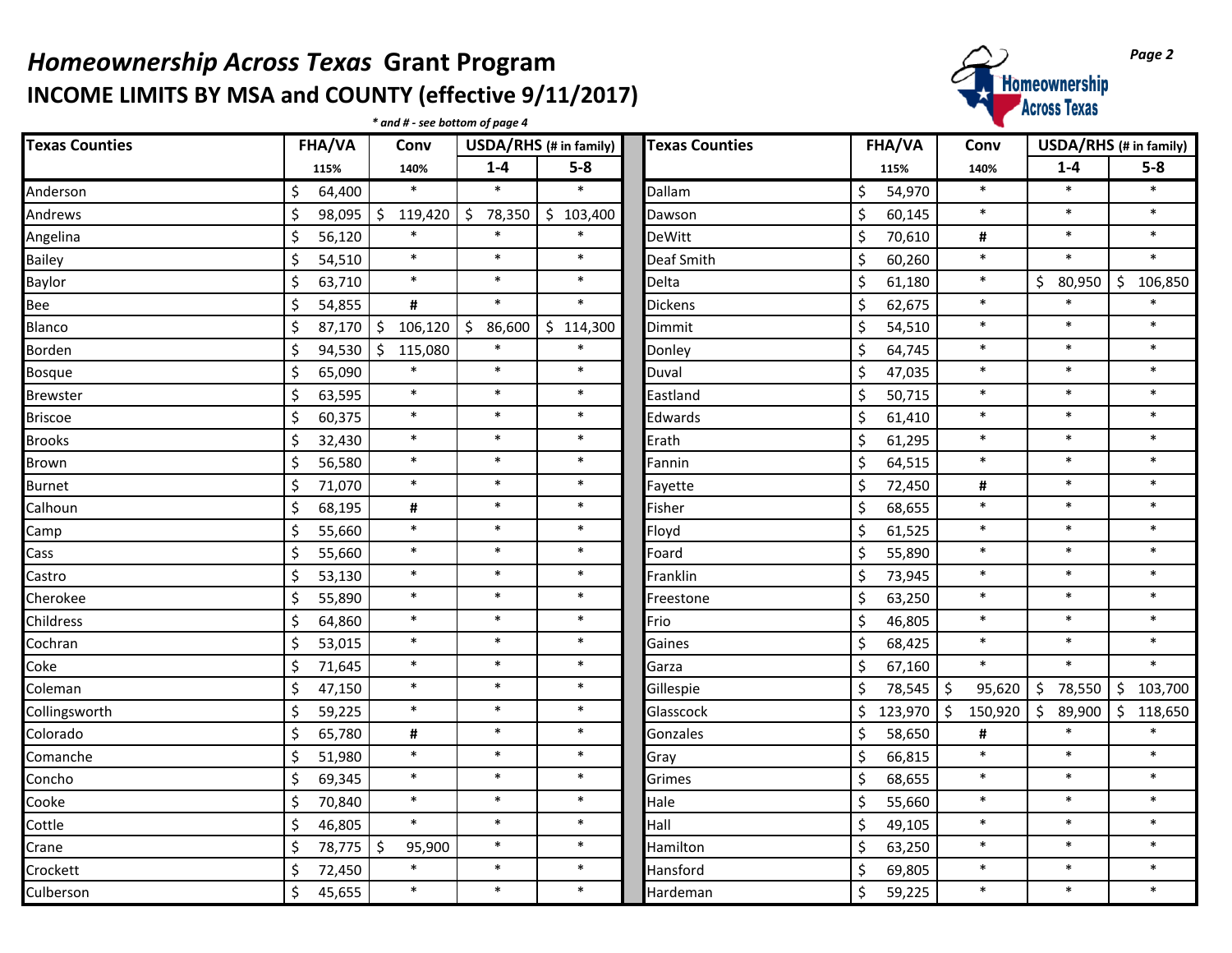## *Homeownership Across Texas* Grant Program<br>
INCOME LIMITS BY MSA and COUNTY (effective 9/11/2017) **INCOME LIMITS BY MSA and COUNTY (effective 9/11/2017)**

*\* and # - see bottom of page 4*



| <b>Texas Counties</b> | <b>FHA/VA</b> | Conv              | USDA/RHS (# in family) |               | <b>Texas Counties</b> | <b>FHA/VA</b> | Conv          |              | USDA/RHS (# in family) |
|-----------------------|---------------|-------------------|------------------------|---------------|-----------------------|---------------|---------------|--------------|------------------------|
|                       | 115%          | 140%              | $1-4$                  | $5-8$         |                       | 115%          | 140%          | $1 - 4$      | $5-8$                  |
| Harrison              | \$<br>75,440  | $\zeta$<br>91,840 | $\ast$                 | $\ast$        | Leon                  | \$<br>67,735  | $\ast$        | $\ast$       | $\ast$                 |
| Hartley               | \$<br>84,410  | \$<br>102,760     | \$<br>90,850           | \$<br>119,900 | Limestone             | \$<br>59,915  | $\ast$        | $\ast$       | $\ast$                 |
| Haskell               | \$<br>61,755  |                   | $\ast$                 | $\ast$        | Lipscomb              | \$<br>83,605  | \$<br>101,780 | \$<br>81,850 | Ś<br>108,050           |
| Hemphill              | \$<br>77,625  | $\zeta$<br>94,500 | $\zeta$<br>79,350      | \$104,750     | Live Oak              | \$<br>59,570  | $\ast$        | $\ast$       | $\ast$                 |
| Henderson             | \$<br>57,155  | $\ast$            | $\ast$                 | $\ast$        | Llano                 | Ś<br>73,255   | $\ast$        | $\ast$       | $\ast$                 |
| Hill                  | \$<br>61,295  | $\ast$            | $\ast$                 | $\ast$        | Loving                | \$<br>81,190  | \$<br>98,840  | \$<br>91,200 | Ś<br>120,400           |
| Hockley               | \$<br>70,955  | $\ast$            | $\ast$                 | $\ast$        | Madison               | \$<br>55,545  | $\ast$        | $\ast$       | $\ast$                 |
| Hopkins               | \$<br>62,445  | $\ast$            | $\ast$                 | $\ast$        | Marion                | \$<br>56,925  | $\ast$        | $\ast$       | $\ast$                 |
| Houston               | \$<br>56,005  | $\ast$            | $\ast$                 | $\ast$        | Mason                 | \$<br>70,150  | $\ast$        | $\ast$       | $\ast$                 |
| Howard                | \$<br>70,495  | $\ast$            | $\ast$                 | $\ast$        | Matagorda             | \$<br>58,535  | #             | $\ast$       | $\ast$                 |
| Hudspeth              | \$<br>32,200  | $\ast$            | $\ast$                 | $\ast$        | Maverick              | 41,975        | $\ast$        | $\ast$       | $\ast$                 |
| Hutchinson            | \$<br>67,045  | $\ast$            | $\ast$                 | $\ast$        | McCulloch             | \$<br>60,375  | $\ast$        | $\ast$       | $\pmb{\ast}$           |
| Jack                  | \$<br>72,335  | $\ast$            | $\ast$                 | $\ast$        | McMullen              | \$<br>66,585  | $\ast$        | $\ast$       | $\ast$                 |
| Jackson               | \$<br>75,095  | #                 | $\ast$                 | $\ast$        | Menard                | \$<br>52,095  | $\ast$        | $\ast$       | $\ast$                 |
| Jasper                | \$<br>61,065  | #                 | $\ast$                 | $\ast$        | Milam                 | \$<br>61,180  | $\ast$        | $\ast$       | $\ast$                 |
| Jeff Davis            | \$<br>74,175  | $\ast$            | $\ast$                 | $\ast$        | Mills                 | \$<br>65,435  | $\ast$        | $\ast$       | $\ast$                 |
| Jim Hogg              | \$<br>47,840  | $\ast$            | $\ast$                 | $\ast$        | Mitchell              | Ś<br>66,355   | $\ast$        | $\ast$       | $\ast$                 |
| Jim Wells             | \$<br>61,755  | $\ast$            | $\ast$                 | $\ast$        | Montague              | \$<br>66,470  | $\ast$        | $\ast$       | $\pmb{\ast}$           |
| Karnes                | \$<br>68,770  | #                 | $\ast$                 | $\ast$        | Moore                 | \$<br>61,755  | $\ast$        | $\ast$       | $\ast$                 |
| Kenedy                | \$<br>57,155  | $\ast$            | $\ast$                 | $\ast$        | Morris                | \$<br>56,925  | $\ast$        | $\ast$       | $\ast$                 |
| Kent                  | \$<br>68,080  | $\ast$            | $\ast$                 | $\ast$        | Motley                | \$<br>51,290  | $\ast$        | $\ast$       | $\ast$                 |
| Kerr                  | \$<br>65,550  | $\ast$            | $\ast$                 | $\ast$        | Nacogdoches           | \$<br>59,110  | $\ast$        | $\ast$       | $\ast$                 |
| Kimble                | \$<br>59,685  | $\ast$            | $\ast$                 | $\ast$        | Navarro               | Ś<br>56,465   | $\ast$        | $\ast$       | $\ast$                 |
| King                  | \$<br>89,010  | 108,360<br>\$.    | $\ast$                 | $\ast$        | Nolan                 | \$<br>55,660  | $\ast$        | $\ast$       | $\pmb{\ast}$           |
| Kinney                | \$<br>46,690  | $\ast$            | $\ast$                 | $\ast$        | Ochiltree             | \$<br>72,220  | $\ast$        | $\ast$       | $\ast$                 |
| Kleberg               | \$<br>57,385  | #                 | $\ast$                 | $\ast$        | Palo Pinto            | \$<br>60,490  | $\ast$        | $\ast$       | $\ast$                 |
| Knox                  | \$<br>57,960  | $\ast$            | $\ast$                 | $\ast$        | Panola                | \$<br>73,600  | $\ast$        | $\ast$       | $\ast$                 |
| La Salle              | \$<br>50,255  | $\ast$            | $\ast$                 | $\ast$        | Parmer                | \$<br>59,570  | $\ast$        | $\ast$       | $\ast$                 |
| Lamar                 | \$<br>60,835  | $\ast$            | $\ast$                 | $\ast$        | Pecos                 | Ś<br>72,220   | $\ast$        | $\ast$       | $\ast$                 |
| Lamb                  | \$<br>54,740  | $\ast$            | $\ast$                 | $\ast$        | Polk                  | \$<br>56,810  | #             | $\ast$       | $\ast$                 |
| Lavaca                | \$<br>66,700  | #                 | $\ast$                 | $\ast$        | Presidio              | \$<br>43,815  | $\ast$        | $\ast$       | $\ast$                 |
| Lee                   | \$<br>72,910  | #                 | \$<br>78,350           | \$103,400     | Rains                 | \$<br>67,045  | $\ast$        | $\ast$       | $\ast$                 |